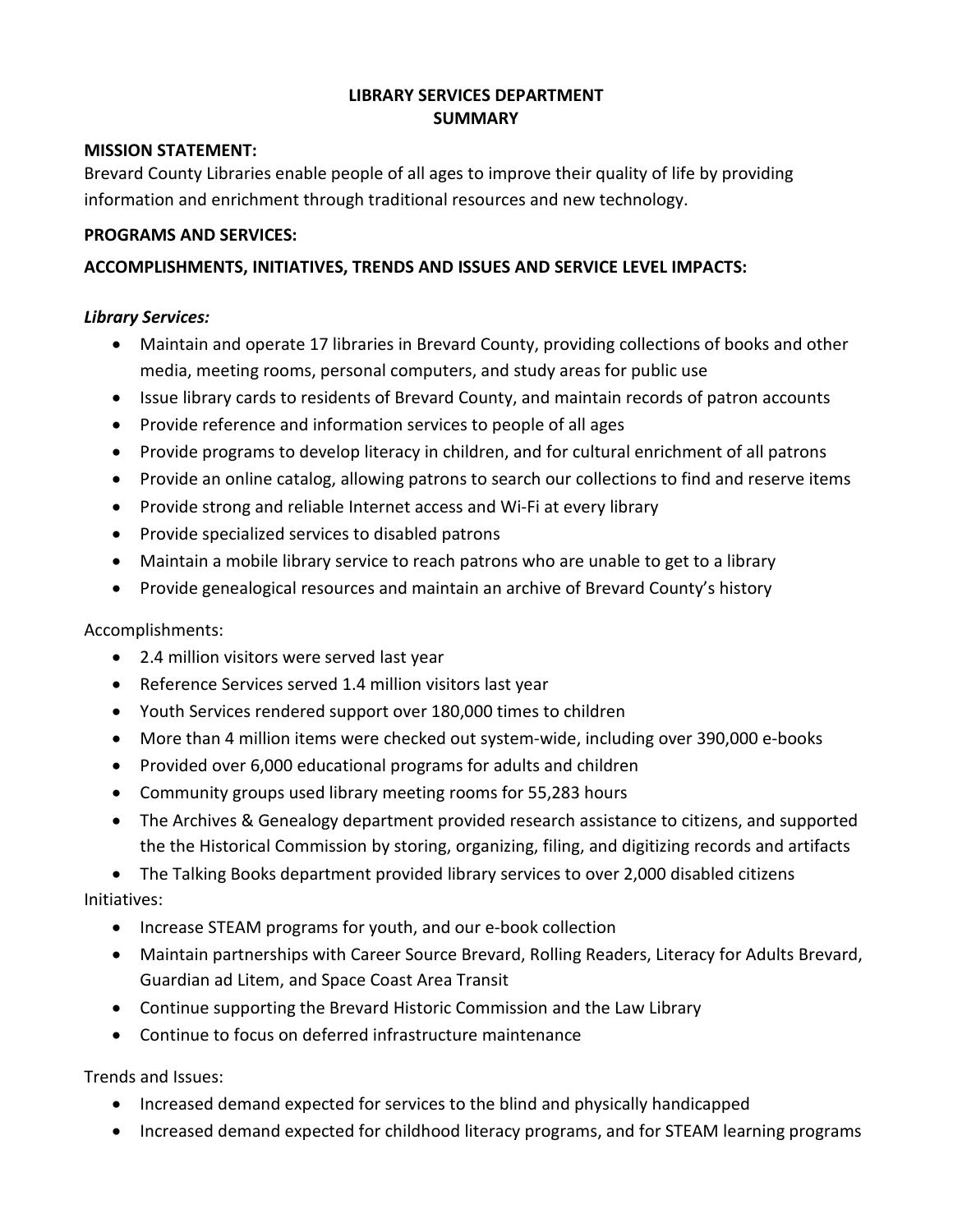Service Level Impacts:

Without an increase in Full Time Equivalencies, service levels are expected to remain at their present level.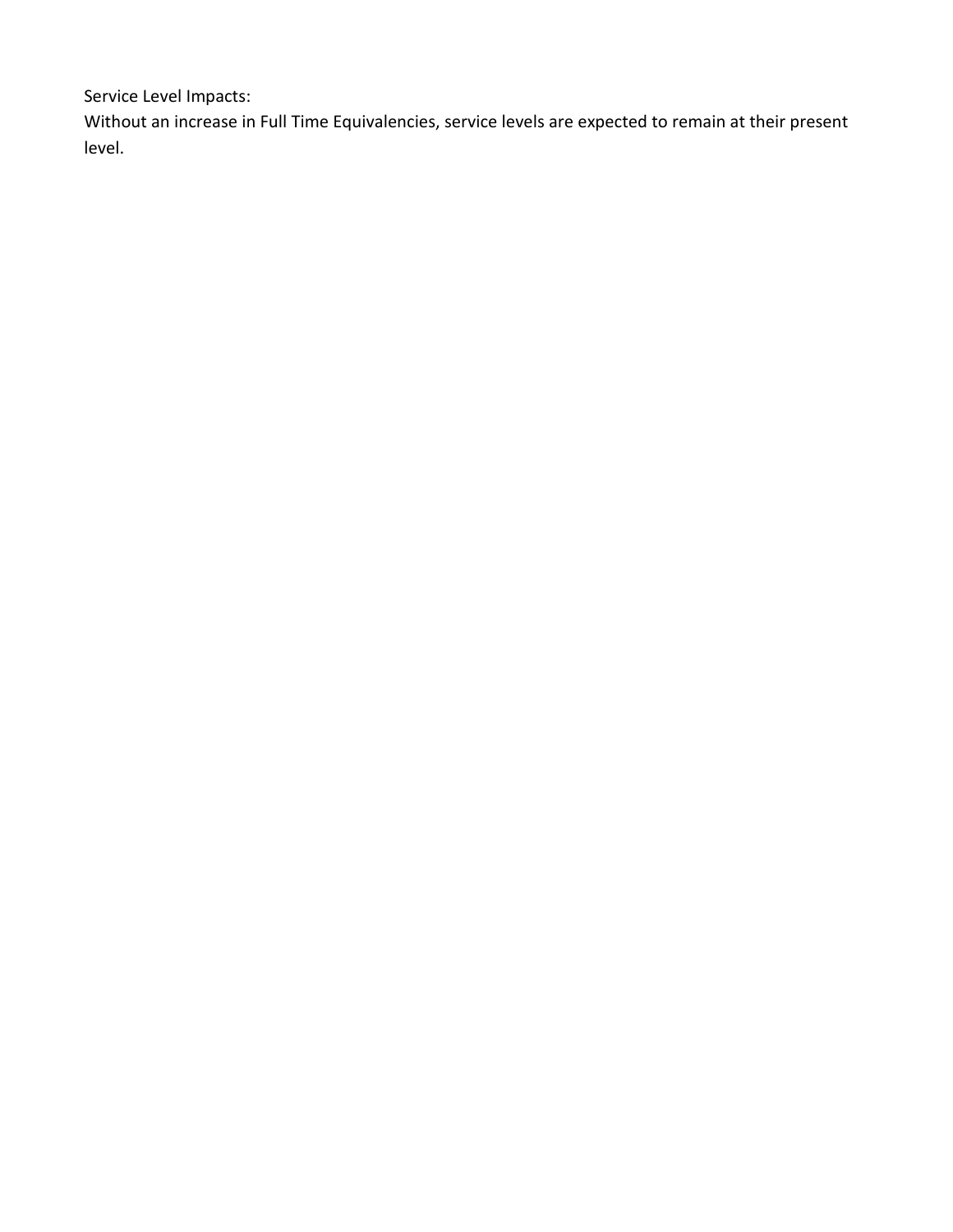#### **LIBRARY SERVICES DEPARTMENT: SUMMARY**

| <b>Library Services Department</b><br><b>Revenue &amp; Expense Category</b> | Actual<br>F Y 2017-2018 | <b>Final Budget</b><br>F Y 2018-2019 | Adopted<br><b>Budget</b><br>F Y 2019-<br>2020 | <b>Difference</b> | % Change |
|-----------------------------------------------------------------------------|-------------------------|--------------------------------------|-----------------------------------------------|-------------------|----------|
| <b>Taxes Revenue</b>                                                        | \$16,835,411            | \$18,010,475                         | \$18,328,486                                  | \$318,011         | 1.77%    |
| Permits, Fees & Special Assessments<br>Revenue                              | \$0                     | \$0                                  | \$0                                           | \$0               | 0.00%    |
| Intergovernmental Revenue                                                   | \$506,671               | \$400,697                            | \$400,171                                     | $-5526$           | $-0.13%$ |
| Charges for Services Revenue                                                | \$1,177                 | \$500                                | \$500                                         | \$0               | 0.00%    |
| Fines and Forfeits Revenue                                                  | \$544,488               | \$591,800                            | \$565,800                                     | $-$26,000$        | $-4.39%$ |
| Miscellaneous Revenue                                                       | \$466,033               | \$233,283                            | \$363,690                                     | \$130,407         | 55.90%   |
| <b>Statutory Reduction</b>                                                  | \$0                     | $-5961,837$                          | -\$982,932                                    | $-521,095$        | 2.19%    |
| <b>Total Operating Revenues</b>                                             | \$18,353,779            | \$18,274,918                         | \$18,675,715                                  | \$400,797         | 2.19%    |
| <b>Balance Forward Revenue</b>                                              | \$10,412,912            | \$9,014,057                          | \$8,865,788                                   | $-$148,269$       | $-1.64%$ |
| <b>Transfers - General Revenue</b>                                          | \$0                     | \$0                                  | \$0                                           | \$0               | 0.00%    |
| Transfers - Other Revenue                                                   | \$772,452               | \$356,086                            | \$362,837                                     | \$6,751           | 1.90%    |
| <b>Other Finance Source Revenue</b>                                         | \$0                     | \$0                                  | \$0                                           | \$0               | 0.00%    |
| <b>Total Non-Operating Revenues</b>                                         | \$11,185,364            | \$9,370,143                          | \$9,228,625                                   | $-$141,518$       | $-1.51%$ |
| <b>TOTAL REVENUES</b>                                                       | \$29,539,143            | \$27,645,061                         | \$27,904,340                                  | \$259,279         | 0.94%    |
| <b>Compensation and Benefits Expense</b>                                    | \$9,650,148             | \$10,575,332                         | \$10,805,101                                  | \$229,769         | 2.17%    |
| <b>Operating Expense</b>                                                    | \$3,547,516             | \$6,000,004                          | \$5,988,526                                   | $-511,478$        | $-0.19%$ |
| <b>Capital Outlay Expense</b>                                               | \$1,490,306             | \$2,459,394                          | \$2,566,806                                   | \$107,412         | 4.37%    |
| <b>Operating Expenditures</b>                                               | \$14,687,971            | \$19,034,730                         | \$19,360,433                                  | \$325,703         | 1.71%    |
| C I P Expense                                                               | \$4,273,471             | \$5,290,057                          | \$5,254,040                                   | $-$36,017$        | $-0.68%$ |
| Debt Service Expense                                                        | \$0                     | \$0                                  | \$0                                           | \$0               | 0.00%    |
| <b>Reserves-Operating Expense</b>                                           | \$0                     | \$1,780,746                          | \$1,815,873                                   | \$35,127          | 1.97%    |
| Reserves - Capital Expense                                                  | \$0                     | \$0                                  | \$0                                           | \$0               | 0.00%    |
| Reserves - Restricted Expense                                               | \$0                     | \$260,917                            | \$260,917                                     | \$0               | 0.00%    |
| Grants and Aid Expense                                                      | \$0                     | \$0                                  | \$0                                           | \$0               | 0.00%    |
| <b>Transfers Expense</b>                                                    | \$1,562,837             | \$1,278,611                          | \$1,213,077                                   | $-565,534$        | $-5.13%$ |
| <b>Total Non-Operating Expenses</b>                                         | \$5,836,308             | \$8,610,331                          | \$8,543,907                                   | $-$66,424$        | $-0.77%$ |
| <b>TOTAL EXPENDITURES</b>                                                   | \$20,524,279            | \$27,645,061                         | \$27,904,340                                  | \$259,279         | 0.94%    |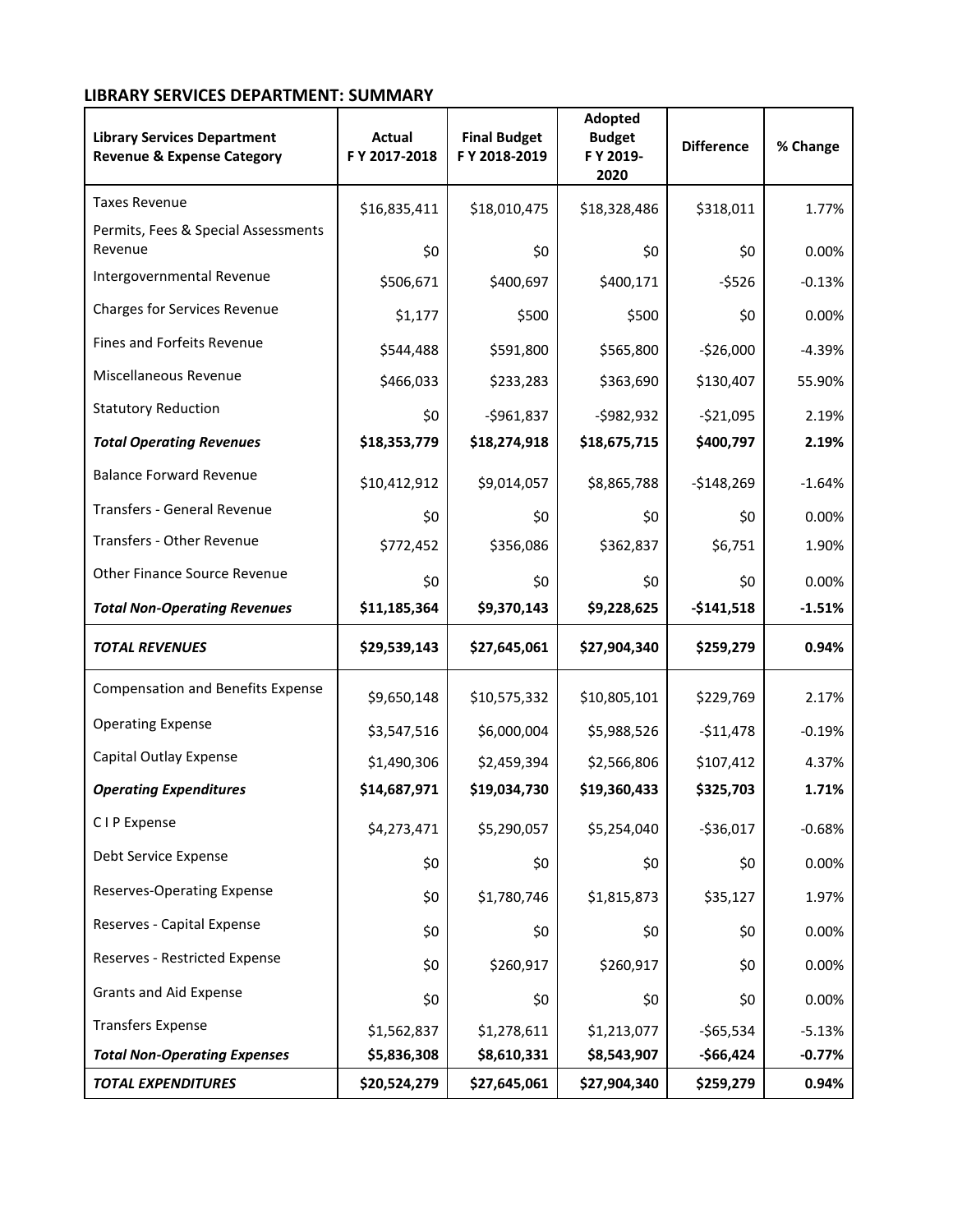## *LIBRARY SERVICES DEPARTMENT: BUDGET VARIANCES*

| <b>Library Services Department Revenue</b><br>and Expense Category | Variance    | % Variance | Explanation                                                                                                                                                     |
|--------------------------------------------------------------------|-------------|------------|-----------------------------------------------------------------------------------------------------------------------------------------------------------------|
| <b>Taxes Revenue</b>                                               | \$318,011   | 1.77%      | Due primarily to Ad Valorem taxes associated<br>with rising property values and new<br>construction                                                             |
| Permits, Fees & Special Assessments<br>Revenue                     | \$0         | 0.00%      |                                                                                                                                                                 |
| Intergovernmental Revenue                                          | $-5526$     | (0.13%)    | Due to a decrease in the State Aid to Libraries<br>grant, the FY 2018-2019 Grant, which is the<br>basis for the F Y 2019-2020 grant, was less<br>than last year |
| <b>Charges for Services Revenue</b>                                | \$0         | 0.00%      |                                                                                                                                                                 |
| <b>Fines and Forfeits Revenue</b>                                  | $-526,000$  | (4.39%)    | Fines and Forfeits Revenue from Libraries are<br>down slightly                                                                                                  |
| Miscellaneous Revenue                                              | \$130,407   | 55.90%     | Due to improved interest earnings on<br>deposits                                                                                                                |
| <b>Statutory Reduction</b>                                         | $-521,095$  | 2.19%      | Variance is associated with a change in<br><b>Operating Revenue</b>                                                                                             |
| <b>Balance Forward Revenue</b>                                     | $-$148,269$ | (1.64%)    | Projection is based on project completion of<br>library projects in FY 2018-2019                                                                                |
| <b>Transfers - General Revenue</b>                                 | \$0         | 0.00%      |                                                                                                                                                                 |
| Transfers - Other Revenue                                          | \$6,751     | 1.90%      | Due to an increase amount of transfer from<br>Solid Waste for Payments in Lieu of Taxes                                                                         |
| <b>Other Finance Source Revenue</b>                                | \$0         | 0.00%      |                                                                                                                                                                 |
| <b>Compensation and Benefits Expense</b>                           | \$229,769   | 2.17%      | Attributable to Cost of Living Adjustments and<br>F R S rate increase                                                                                           |
| <b>Operating Expense</b>                                           | $-511,478$  | (0.19%)    | Negligible decrease in Operating expenses                                                                                                                       |
| Capital Outlay Expense                                             | \$107,412   | 4.37%      | Due to purchase of equipment for<br>maintenance of library facilities, and for a<br>digitizer machine to preserve Brevard County<br><b>Historical records</b>   |
| <b>Grants and Aid Expense</b>                                      | \$0         | 0.00%      |                                                                                                                                                                 |
| C I P Expense                                                      | $-$36,017$  | (0.68%)    | Due to completion of projects in Library<br>Services five year capital improvements plan                                                                        |
| Debt Service Expense                                               | \$0         | 0.00%      |                                                                                                                                                                 |
| Reserves-Operating Expense                                         | \$35,127    | 1.97%      | Required to fund expenses prior to the<br>receipt of Ad Valorem taxes, attributable to<br>Cost of Living Adjustments and F R S rate<br>increases                |
| Reserves - Capital Expense                                         | \$0         | 0.00%      |                                                                                                                                                                 |
| Reserves - Restricted Expense                                      | \$0         | 0.00%      |                                                                                                                                                                 |
| <b>Transfers Expense</b>                                           | \$0         | 0.00%      |                                                                                                                                                                 |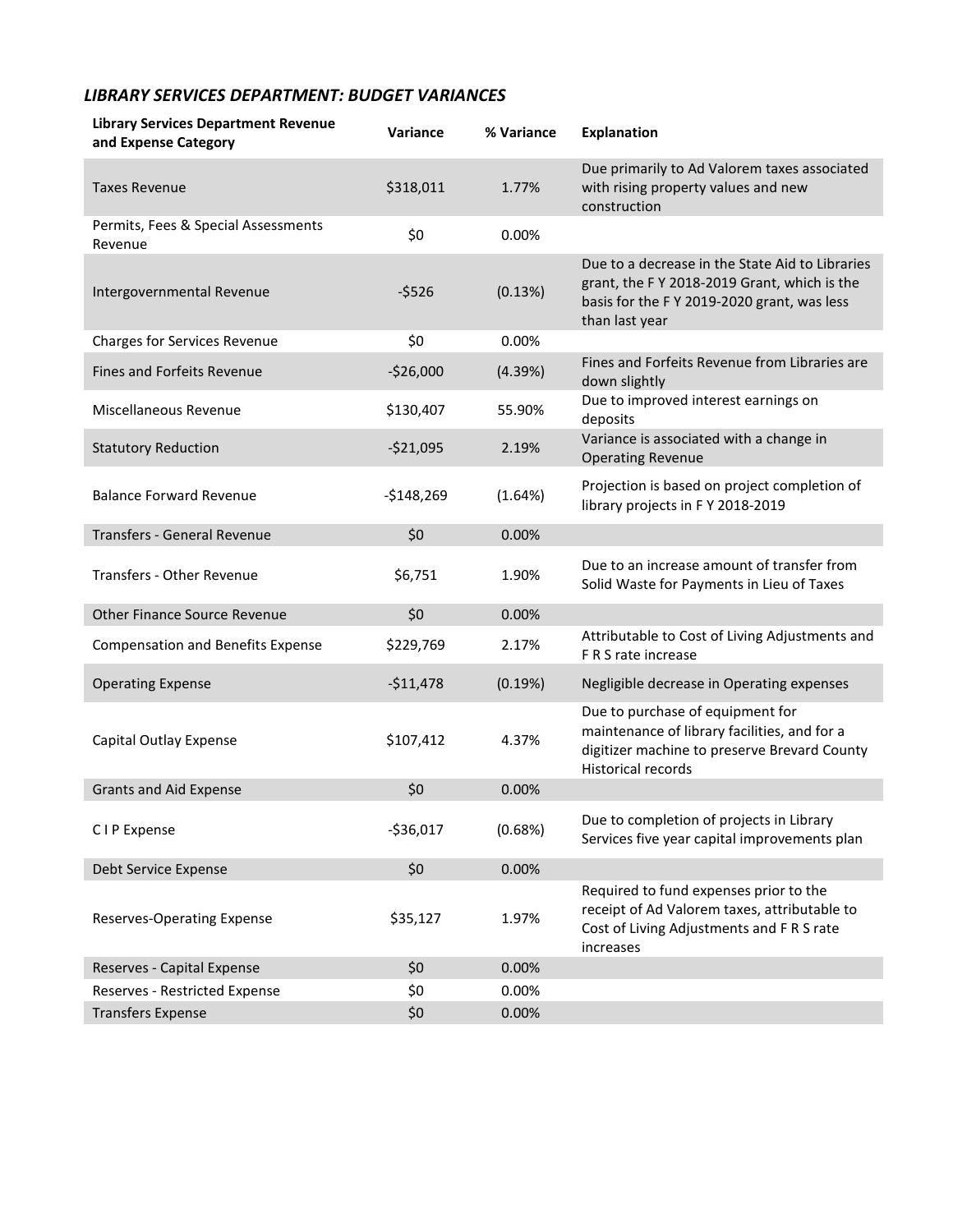# **LIBRARY SERVICES DEPARTMENT PERFORMANCE MEASURES**

| Program                    | <b>Objective</b>                                                                                                     | <b>Measure</b>                                                                                      | <b>Actual</b><br><b>FY</b> | <b>Estimated</b><br>FY | Projected<br>FY |
|----------------------------|----------------------------------------------------------------------------------------------------------------------|-----------------------------------------------------------------------------------------------------|----------------------------|------------------------|-----------------|
|                            |                                                                                                                      |                                                                                                     | 2017-2018                  | 2018-2019              | 2019-2020       |
| Library<br>Services        | Monitor patron satisfaction<br>with services provided at<br>local libraries                                          | <b>Users Satisfied with</b><br>Overall Library<br>Experience                                        | 97%                        | 97%                    | 97%             |
| Library<br>Services        | Track number of physical<br>and digital loans of library<br>materials system wide                                    | Circulation                                                                                         | 3,702,341                  | 3,813,411              | 3,927,813       |
| Library<br><b>Services</b> | Track number of eBook and<br>eAudiobook checkouts<br>through OverDrive eLibrary                                      | <b>Digital Circulation</b>                                                                          | 392,437                    | 435,605                | 483,522         |
| Library<br><b>Services</b> | Track number of patrons<br>receiving services from<br>Talking Books Sub-regional<br>Library                          | <b>Registered Talking</b><br><b>Books Patrons</b>                                                   | 1,192                      | 1,252                  | 1,289           |
| Library<br><b>Services</b> | Monitor downtime of<br>system wide Integrated<br>Library System and Internet<br>services for staff and the<br>public | <b>Maximize Percent</b><br>of Time Library<br><b>Automation System</b><br>and Internet<br>Available | 97%                        | 95%                    | 95%             |
| Library<br><b>Services</b> | Track number of hours<br>library staff attends live and<br>online training                                           | <b>Training Hours</b><br>Attended                                                                   | 5,076                      | 5,320                  | 5,575           |
| Library<br>Services        | Track number of hours<br>volunteers work at local<br>libraries                                                       | <b>Volunteer Hours</b>                                                                              | 46,409                     | 47,337                 | 48,283          |
| Library<br>Services        | Track number of Wi-Fi<br>Sessions                                                                                    | Wi-Fi Usage                                                                                         | 261,139                    | 331,646                | 421,190         |
| Library<br>Services        | Track number of online self-<br>service renewals by patrons                                                          | <b>Online Renewals</b>                                                                              | 61%                        | 61%                    | 61%             |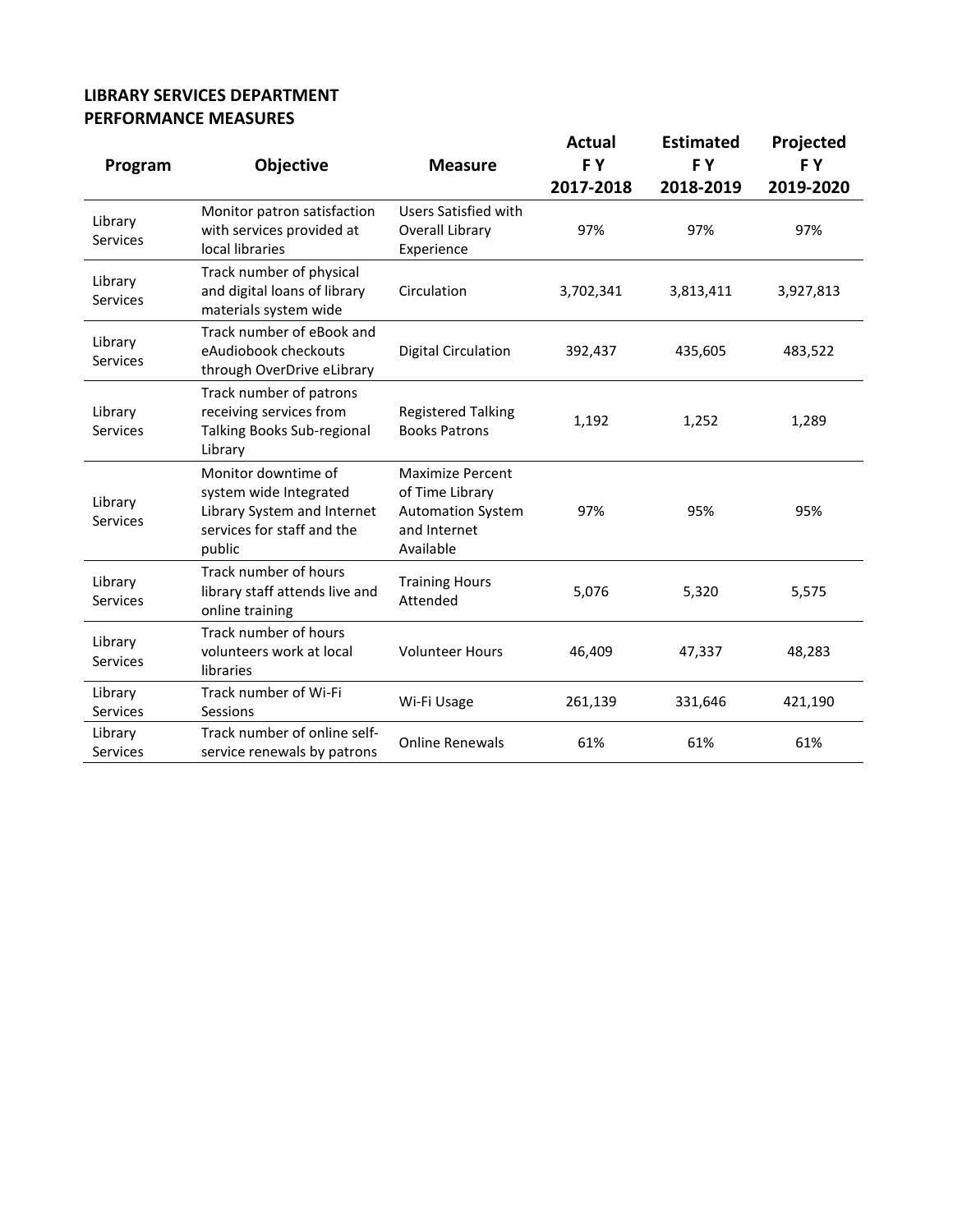## **LIBRARY SERVICES DEPARTMENT TRAVEL A&B SUMMARY**

|                                               |                                                                                                                                                                                                    |                                                                                                                         |                      | <b>Funding</b>             | <b>Total</b> |
|-----------------------------------------------|----------------------------------------------------------------------------------------------------------------------------------------------------------------------------------------------------|-------------------------------------------------------------------------------------------------------------------------|----------------------|----------------------------|--------------|
| <b>Program Name</b>                           | <b>Description</b>                                                                                                                                                                                 | <b>Position</b>                                                                                                         | <b>Destination</b>   | <b>Source</b>              | Cost         |
| <b>Library Services</b>                       | Florida Library Director's<br>Conference                                                                                                                                                           | Department<br>Director                                                                                                  | Tallahassee, Florida | Ad Valorem<br><b>Taxes</b> | \$900        |
| <b>Library Services</b>                       | Library System User<br>Group Conference<br>(Vendor "The Library<br>Corporation" pays for all<br>fees for this travel as part<br>of its contract with<br><b>Brevard County Public</b><br>Libraries) | Tech<br>Processing<br>Coordinator &<br>Library I T<br>Engineer &<br>Library<br><b>Services</b><br>Support<br>Technician | Salt Lake City, Utah | Grant                      | \$0          |
| <b>Library Services</b>                       | National Conference of<br><b>Librarians Serving Blind</b><br>and Handicapped<br>Individuals                                                                                                        | Librarian I                                                                                                             | <b>TBD</b>           | Ad Valorem<br><b>Taxes</b> | \$250        |
| <b>Library Services</b>                       | Keystone Library<br><b>Automation System</b><br>User's Conference                                                                                                                                  | Librarian I                                                                                                             | <b>TBD</b>           | Ad Valorem<br><b>Taxes</b> | \$250        |
| <b>Library Services</b>                       | Association of<br>Bookmobile & Outreach<br>Services Annual<br>Conference                                                                                                                           | Mobile Library<br>Supervisor                                                                                            | TBD                  | Ad Valorem<br><b>Taxes</b> | \$250        |
| <b>Library Services</b>                       | Sunshine State<br>Leadership Institute                                                                                                                                                             | Librarian II (2)                                                                                                        | Tallahassee, Florida | Ad Valorem<br><b>Taxes</b> | \$400        |
| \$2,050<br><b>Total Funded For Department</b> |                                                                                                                                                                                                    |                                                                                                                         |                      |                            |              |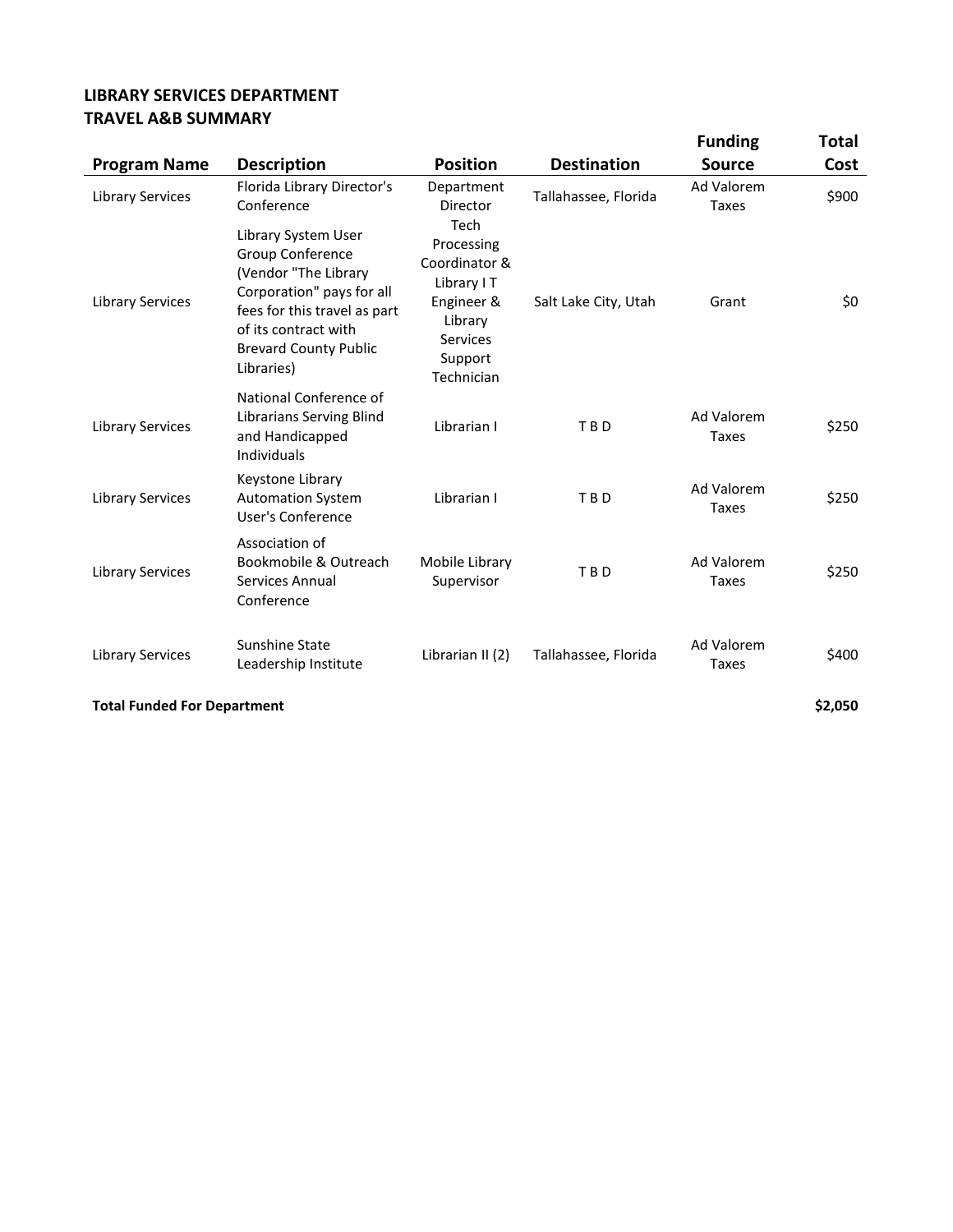# **LIBRARY SERVICES DEPARTMENT CAPITAL OUTLAY SUMMARY**

|                         |                                                         |              |                  | <b>Funding</b>             |                   |
|-------------------------|---------------------------------------------------------|--------------|------------------|----------------------------|-------------------|
| <b>Program Name</b>     | <b>Description</b>                                      | Quantity     | <b>Unit Cost</b> | <b>Source</b>              | <b>Total Cost</b> |
| <b>Library Services</b> | Mobile Library                                          | $\mathbf{1}$ | \$174,292        | Endowment                  | \$174,292         |
| <b>Library Services</b> | Audio Visual System Upgrade-<br>Eau Gallie Library      | $\mathbf 1$  | \$5,000          | Endowment                  | \$5,000           |
| <b>Library Services</b> | Library Remote Servers                                  | 20           | \$2,000          | Ad Valorem<br><b>Taxes</b> | \$40,000          |
| <b>Library Services</b> | Coin Ops for Document<br><b>Stations</b>                | 19           | \$2,875          | Ad Valorem<br><b>Taxes</b> | \$54,625          |
| <b>Library Services</b> | Surface Pro Tablets for<br>Reference Staff              | 17           | \$1,000          | Ad Valorem<br><b>Taxes</b> | \$17,000          |
| <b>Library Services</b> | Video Projector System-<br><b>Central Training Room</b> | $\mathbf{1}$ | \$6,500          | Ad Valorem<br>Taxes        | \$6,500           |
| <b>Library Services</b> | <b>Commercial Floor Cleaner-</b><br>Melbourne Library   | $\mathbf 1$  | \$6,000          | Ad Valorem<br><b>Taxes</b> | \$6,000           |
| <b>Library Services</b> | Desk for Children's-Central<br>Library                  | $\mathbf{1}$ | \$10,000         | Ad Valorem<br><b>Taxes</b> | \$10,000          |
| <b>Library Services</b> | Digitizer Machine                                       | $\mathbf 1$  | \$10,000         | Ad Valorem<br><b>Taxes</b> | \$10,000          |
| <b>Library Services</b> | <b>Utility Trailer</b>                                  | $\mathbf{1}$ | \$2,500          | Ad Valorem<br><b>Taxes</b> | \$2,500           |
| <b>Library Services</b> | Parking Lot Striping Machine                            | $\mathbf{1}$ | \$2,000          | Ad Valorem<br><b>Taxes</b> | \$2,000           |
| <b>Library Services</b> | Pressure Washer                                         | $\mathbf{1}$ | \$1,500          | Ad Valorem<br><b>Taxes</b> | \$1,500           |
| <b>Library Services</b> | 3-D Printer-Titusville Library                          | $\mathbf{1}$ | \$2,500          | Endowment                  | \$2,500           |
| <b>Library Services</b> | Books, Media                                            | Various      | Various          | Ad Valorem<br><b>Taxes</b> | \$1,487,315       |
| <b>Library Services</b> | Books, Media                                            | Various      | Various          | Fines & Fees               | \$321,327         |
| <b>Library Services</b> | Books, Media                                            | Various      | Various          | Grant                      | \$107,715         |
| <b>Library Services</b> | Books, Media                                            | Various      | Various          | Endowment                  | \$318,532         |
|                         | \$2,566,806<br><b>Total Funded For Department</b>       |              |                  |                            |                   |